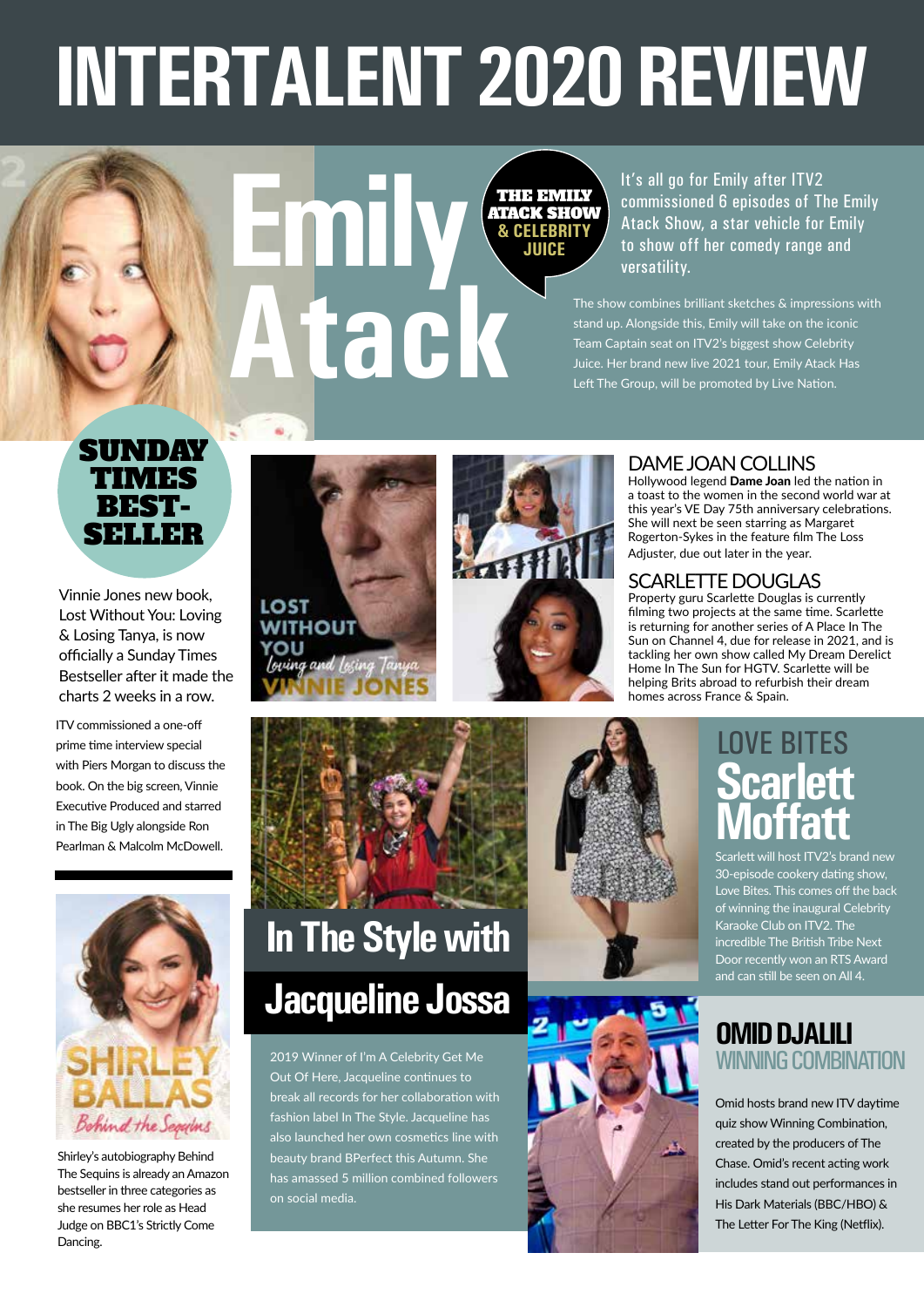# **MAISIE SMITH**

Maisie is jumping from Albert Square to the dancefloor by taking on Strictly Come Dancing 2020. Maisie continues in her much-loved role of Tiffany in Eastenders.



Karen Hauer, one of Strictly's most popular professional dancers, returns for 2020!



#### KELVIN FLETCHER

After winning STRICTLY COME DANCING on the BBC last Christmas Kelvin Fletcher has been film- $\overline{\mathsf{ng}}$  back to back dramas. **Firstly MOVING ON the** popular Jimmy McGovern series (BBC) followed by the successful detective series DEATH IN PARADISE (BBC) both will TX in 2021.



#### EMMA BARTON

Emma danced her way into the finals of Strictly Come Dancing, being the final girl standing having never been in the dance off. Following her success on the TV show she was asked to take part in the Strictly Live Tour, wowing audiences up and down the country. Emma is now back filming Eastenders, where she plays series regular Honey Mitchell.

# **NEWS** Social

#### **RONATION** STREET

Sue Devaney has returned to the cobbles as Debbie Webster, sister of Kevin Webster in the role she created some 34 years ago. Sue joins series regular Daniel Brocklebank ho plays Billy Mayhew.



HOLBY CITY Amy Lennox continues as CT surgeon Chloe Godard in Holby General.



**EMMERDALE** Roxy Shahidi continues as Leyla Harding, a part she has played on the Dales since 2008.

RIVER CITY Lindsey Campbell plays Poppy Patterson in Scotland's continuing drama River City.

#### **EASTENDERS**

Jake Wood has announced his departure from Eastenders after 15 years. Max Branning has become an iconic character on the Square leading major storylines and winning numerous awards. He's set for an explosive exit in 2021. Danielle Harold and Louisa Lytton continue as Lola Pearce and Ruby Allen.



#### **HOLLYOAKS**

Jorgie Porter has returned home to Hollyoaks as Theresa McQueen for the 25th Anniversary year.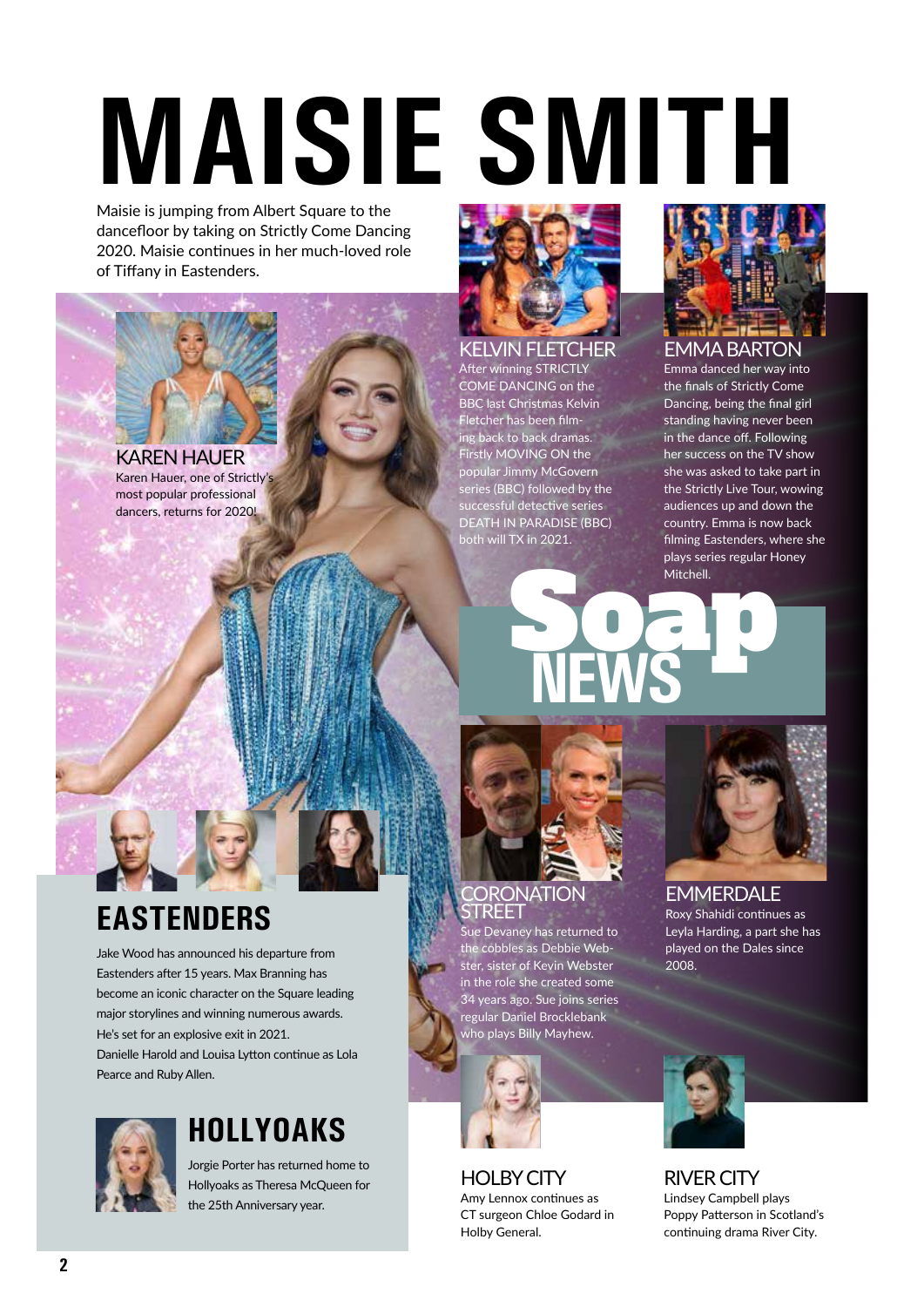

# $L \rightarrow I \rightarrow I$

LORRAINE KELLY AND SUSANNA REID

Ratings have soared on GMB and Lorraine this year, often showing in excess of a 25% ratings increase. Strong, funny and compassionate, Lorraine Kelly and Susanna Reid provided a rock for millions of viewers throughout the pandemic. Lorraine, who next fronts an ITV prime time documentary on the 25 years since the Dunblane tragedy, has also been awarded a **CBE** in the recent Queen's Honours. Congratulations Lorraine!



#### **ORE ODUBA**

Strictly Come Dancing & 2020 Soccer Aid champion Ore Oduba recently made his acting debuts on both stage and screen, as News Anchor Akintola in Noughts & Crosses (BBC), and as Aaron Fox in Curtains The Musical (UK Tour & Wyndham's Theatre, West End).



#### **IAN H WATKINS**

Earlier this year, H could be seen making TV history by being one half of the first ever same-sex couples to perform on ITV's Dancing On Ice. He has recently completed a hugely successful stint presenting his own show We Love The 90s with Ian H Watkins on BBC Radio Wales, and will be back touring with Steps next year.



#### **KIMBERLEY WALSH**

Kimberley received rave reviews for her starring role of Annie in Sleepless: A Musical Romance at London's Troubadour Wembley Park Theatre this autumn. The show was the first fully staged indoor musical to open following the closure of theatres in March.

#### **THE KINGDOM CHOIR AND KAREN GIBSON**



whose famous performance at Prince Harry and Meghan Markle's wedding rocketed them to stardom, starred in a specially recorded concert for the Royal Albert (Hall) 'Home' Sessions which replaced their PROMS performance. Now MOBO nominated, their debut gospel album achieved a BPI Breakthrough Award. Founder and conductor Karen Gibson also regularly appears on the BBC and ITV, and has been awarded a MBE in the 2020 Queen's Birthday Honours. Congratulations Karen!



#### **KOJO**

One of the funniest talents to come out of the UK comedy scene in the last 10 years & Simon Cowell's golden buzzer in BGT. In 2019, Kojo went out on a sold out UK Tour.



#### **NICK WINSTON**

Prolific director/choreographer Nick Winston is the UK associate for Beauty & The Beast, recreated by the original Broadway team for a major 2021 UK Tour.



#### **RITA SIMONS**

Rita Simons ended 2019 playing Miss Hedge in the West End production of Everybody's Talking About Jamie and will return in Spring 2021 to play Velma in Hairspray at London's Coliseum alongside Michael Ball.



#### **MARC SPELMANN**

Marc Spelmann stunned audiences to reveal himself as the mastermind behind viral magic sensation 'X', coming second on Britain's Got Talent 2019 (ITV), and travelling to the USA to finish as semi-finalist on America's Got Talent: The Champions (NBC). Marc is developing work for TV and stage.



#### The Chart topping music artist and **FLEUR EAST**

I'm A Celebrity Get Me Out Of Here! favourite will take to the seas this Autumn in ITV1 Prime Time series Don't Rock The Boat alongside an all star cast. Fleur is a regular contributor to The One Show.



#### **CHIZZY AKUDOLU**

Chizzy headed up the brand new ITV comedy panel show Sorry I Didn't Know as Team Captain. The four part show aired in October as part of Black History Month.



#### **JESS WRIGHT**

has landed her own ITVBe Special following her preparations as she marries William Lee-Kemp in sunny Majorca.

 **3**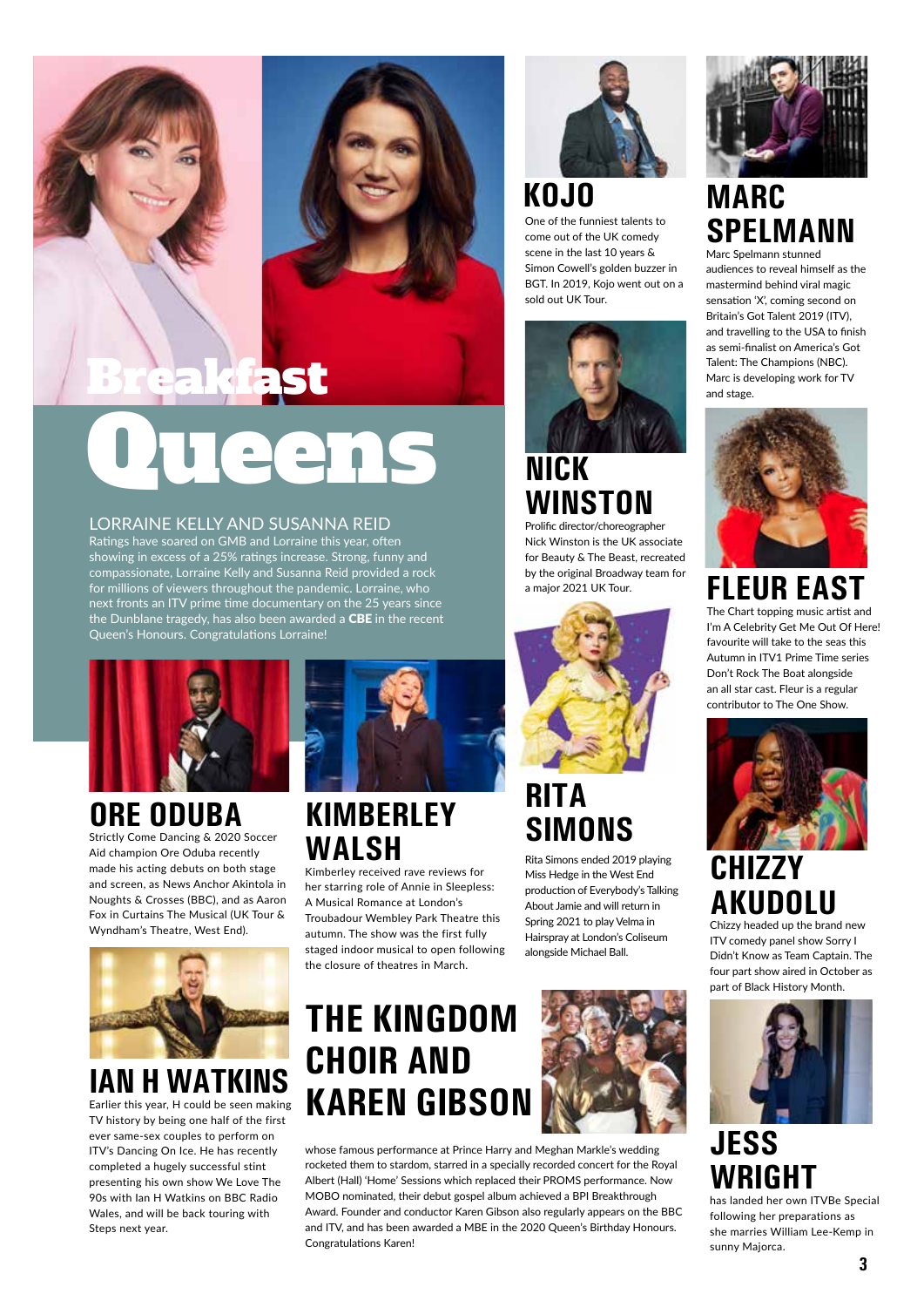# Hero Campaigns

We connect our star talent with some of the world's biggest household name brands, delivering hero ambassador campaigns which can be seen right across the high street, in store, and online. 2020 has seen another record year for commercial brand partnerships for our clients at InterTalent. **KELLY BROOK** announced as the face of Tesco heritage clothing brand F+F (FLORENCE + FRED).





EMILY ATACK announced as the brand ambassador and face of HELLO FRESH.



JACQUELINE JOSSA has launched her own cosmetics range of fake tan, lashes and lip glosses with B PERFECT – stocked nationwide in Superdrug.

MARK WRIGHT has teamed up with gaming giant CANDY CRUSH to deliver their new campaign.



SHIRLEY BALLAS



JACQUELINE JOSSA Arla



FLEUR EAST Zumba



JESS WRIGHT Crystal Clear



**SCARLETT MOFFATT continues** for her second year as the face of high street clothing retailer

GADGETS BOY Jack Daniels

 $O$  V

**PEACOCKS** 



SCARLETT MOFFATT ASDA / Cornetto



Our clients are always busy with paid promotions across social media. We create daily opportunities for our talent by pairing them with the right brands to help our brand partners successfully launch commercial products, promote new drops and ranges and to raise brand awareness.

The arrival of TikTok has opened up a whole new market place for talent, and we are already working closely with the platform to deliver content for campaigns with huge results.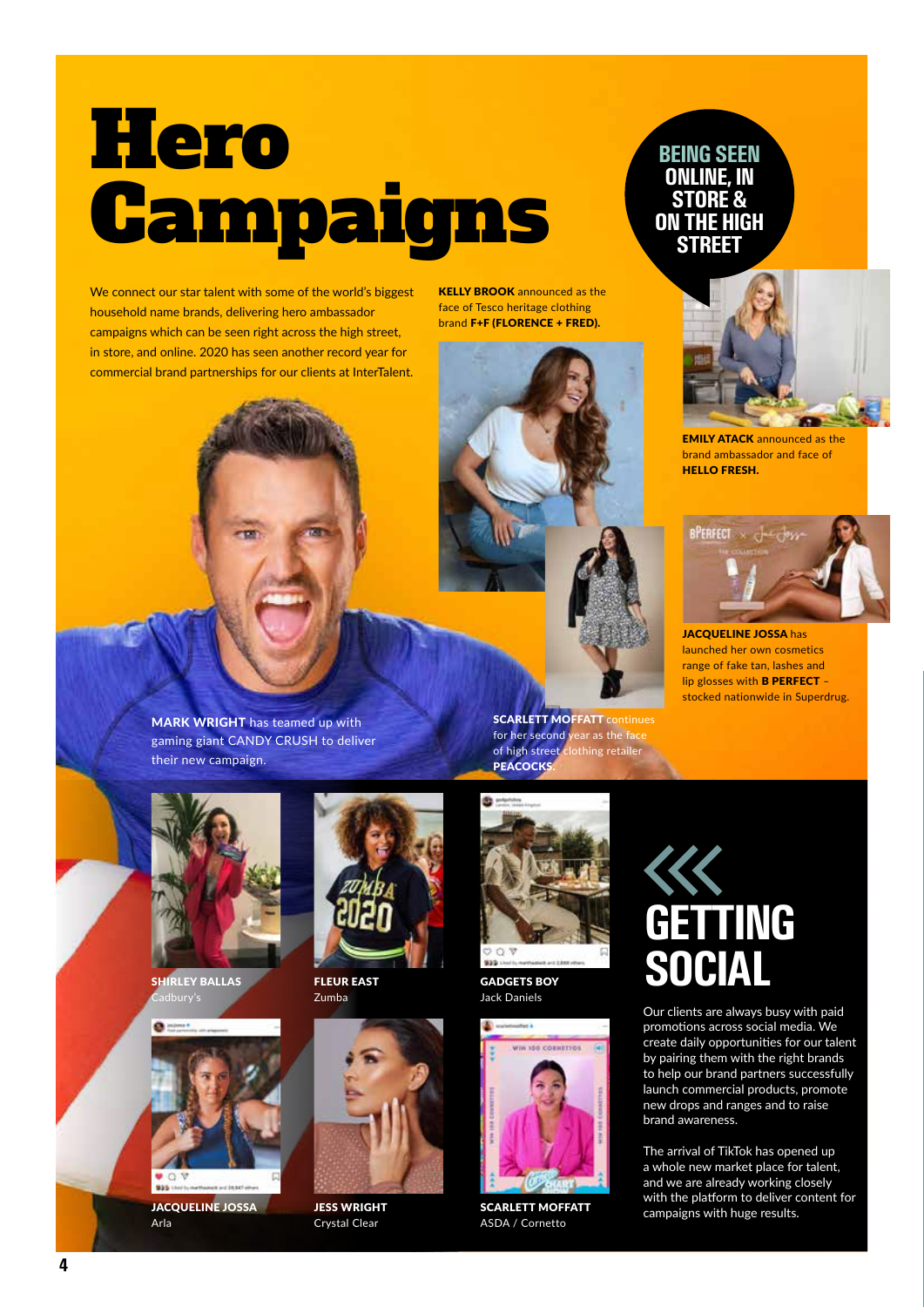







onno Davies has recently<br>returned from New York where<br>he was filming a recurring role<br>in the new Amazon Prime series Hunters onno Davies has recently returned from New York where he was filming a recurring role alongside Al Pacino.

Hollywood royalty Joan Collins and Jane Seymour are set to star in the forthcoming TV series Glow and Darkness which is currently shooting in Spain. Jane plays Eleanor of Aquitaine and Joan guest stars as Adelaide of Savoy.

Lauren Socha best known for her BAFTA winning performance in 5 seasons of Misfits, could recently be seen playing series regular Cat in popular BBC1 sitcom The Other One alongside Rebecca Front and Siobhan Finneran.

Steven Meo has joined Daniel Mays and Steven Graham for the second season of Code404 as series regular DI Paul Stokes for Sky One.

Remmie Milner has recently been seen playing Daisy in Save Me Too the popular crime fiction series by Lenny James on Sky Atlantic. Next up she joins the all star cast of His Dark Materials for its second season.

After a successful run playing Macbeth at Shakespeare's Globe, Ekow Quartey will join the cast of highly anticipated Becoming Elizabeth on Starz. The series tells the fascinating untold story of the early life of England's most iconic Queen.

# **In excess of FIVE billion streams!** Chosen

Decz co-wrote and produced the latest single 'Real Love' for Brazilian superstar Anitta. He recently wrote and produced Curtis Waters debut single "Stunnin'" which is a platinum record with over 500 million streams to date. Decz has signed a publishing deal with S10/ Roc Nation.

Music



Platinum selling songwriters Saltwives produced the latest JP Cooper EP. They have upcoming music on hold with Zayn, Anne Marie and Bebe Rexha. We are also pleased to announce our newest venture with Saltwives, Pagoda Music Publishing, and first signing Henry Tucker,

PHNX have announced that they will tour with You Me At Six in May 2021 and are currently writing their second Album.

Chosen are also pleased to announce the signing of Reiley (Atlantic Records in NY) and Caity Baser.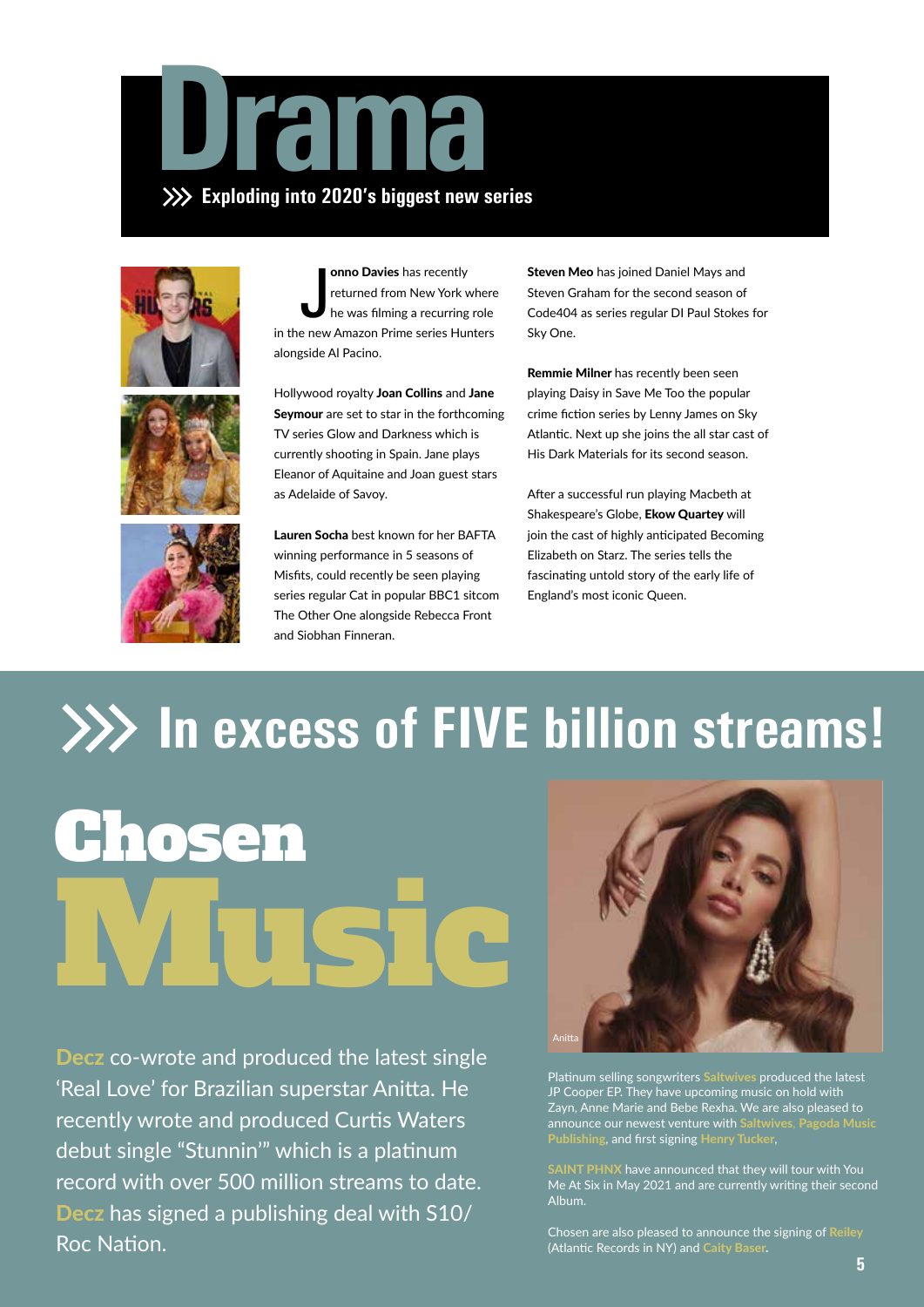# Kelly Brook Audio Mark Wright<br>At Heart FM, Kelly Brook and Mark Wright<br>At Heart FM, Kelly Brook and Mark Wright<br>Regent Karen Gibson

At Heart FM, Kelly Brook and Mark Wright continue doing phenomenal jobs while Fleur East is now broadcasting every morning on Hits Radio. This Summer saw Ian H Watkins present his own show We Love The 90s with Ian H Watkins for BBC Radio Wales. Ex MP Gloria De Piero is one of the first hosts of the new Times Radio, well worth checking out!

If podcasts are your thing then catch no holds barred chat from Jessica Wright on Girls No Filter, Kevin Clifton's The Kevin Clifton Show and Jorgie Porter & Samira Mighty have taken over the reins on Loose Lips. Jake Wood continues to have one of the biggest Boxing podcasts in the UK with Pound For Pound, with recent guests including Eddie Hearn, Anthony Joshua & Tyson Fury.

Scarlett Moffatt has stormed BBC Sounds with her highly acclaimed brand new conspiracy theories series, Scarlett Moffatt Wants To Believe. Shirley Ballas teamed up with Legal & General to host her own podcast Rewirement where she talks to retirees about embracing life after work, and what it means to retire in today's world. Karen Gibson joins Scala Radio for a new series celebrating the human voice.



GLORIA DE PIERO Gloria is a British journalist, radio host and former politician. Prior to her political career, she was the political editor of GMTV.

MIM SHAIKH Broadcaster, Actor, Radio DJ & Spoken Word Poet Mim joins us off the back of starring in Celebrity Masterchef and The Pilgrimage both for BBC1.



KING KENNY King Kenny has taken YouTube by storm with almost 2 million subscribers and over 300 million total views. He brings his own show, Bros, to CBBC in November.



NEW

**SIGNINGS**

ADAM 'SMITHY' SMITH Adam is quickly becoming one of the most recognisable faces in sports media. His wide-ranging roles include working as a Presenter for Sky Sports, talkSPORT, Tottenham Hotspur and England.



MYLES STEPHENSON Myles won the X Factor with Rak-Su and has since taken part in I'm A Celebrity (ITV), Celebrity Masterchef

EMMA PATON Emma is one of Sky Sports's most up-and-coming presenters.



ALEX BERESFORD Alex is one of GMB's most popular news and weather presenters. He recently celebrated life in Britain's communities with his own ITV show, All Around Britain, alongside Ranvir Singh.



CHELCEE GRIMES Chelcee hosts Match of the Day spin off MOTDx alongside Jermaine Jenas and most recently starred in Soccer Aid for ITV.



TRISHA GODDARD TV Legend Trisha Goddard returns with her own special on Piers Morgan: Life Stories (ITV). In October, she shot an ITV pilot for a rebooted version of her iconic talk show, which ran from 1998 until 2004.





Jake Wood

Gloria De Piero Scarlett Moffatt



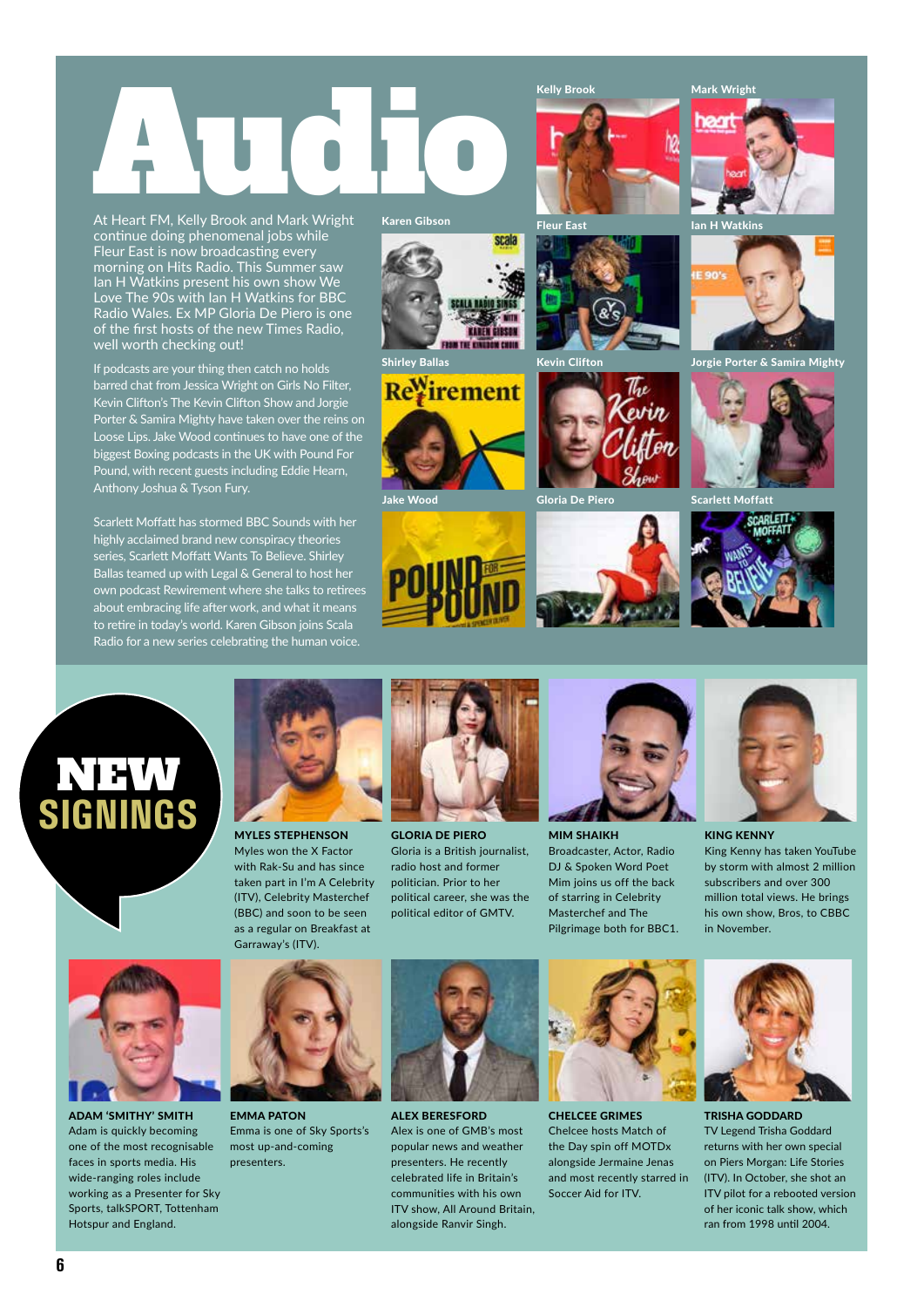# INTERTALENT CELEBRATING 30 YEARS

### **The 2020s will be the most creative decade of the 21st Century.**

#### **Pre Covid-19 there was such a buzz of anticipation for what we at InterTalent believed would be the start of the Roaring Twenties.**

We are more than sensitive that for many the challenges of Covid-19 have been tough and often tragic but we do believe that there remains great and limitless opportunity ahead. Challenging times enable us to build and evolve in a way that the good times don't always allow. We believe that the 2020s will become the most creative and productive decade of the 21st Century in a way that none of us could ever have predicted.

In a world where the average lifespan of a company is 18 years, 2021 sees InterTalent about to celebrate its 30th anniversary. In that time we have enjoyed the good and hard times involving countless exciting triumphs and the periodic challenges of fighting off economic recessions. With foresight and thanks to our great team, InterTalent at all times has come through and outshone our competitors, keeping ahead of the curve and consistently pivoting when our industry demands it.

Now 30 years on, InterTalent has the most exciting and dynamic team of people around whether that be our clients, staff or partners. With such an incredible group of people at the core of our DNA, InterTalent is able to give our talent the very highest platforms to achieve the ambitions they dream of.

### **InterTalent appoints managing director**

#### **InterTalent has appointed Alex Segal as managing director after eight years at the talent agency.**

Segal, who is currently a senior agent and director at InterTalent, stepped up to become interim managing director earlier this year.

Since joining the agency from ARG in 2012, Segal has negotiated more than £25m in talent deals and he will continue to represent his existing client base as well as oversee the agency's day-to-day operations and leading on its acquisitions and partnerships.

InterTalent represents talent including Emily Atack, Scarlett Moffatt, Lorraine Kelly and Susanna Reid with Segal securing a number of opportunities under lockdown including ITV2's The Emily Atack Show and Scarlett Moffatt's forthcoming cookery-dating format Love Bites, as well as the release of Vinnie Jones's latest book.

Segal will work alongside InterTalent chairman Jonathan Shalit who said: "Alex's creativity, tenacity, foresight and leadership came to the forefront during this most challenging year of Covid and lockdowns.



At a time when many have struggled, he showed himself to be a winner by increasing earnings by 147%."

Segal added: "Our goal remains to be the top destination for the most exciting, creative and diverse talent in the country and building on our unmatched reputation for putting clients first. We are also committed to expanding our existing growth into new areas of representation, putting the creation of new and valuable IP for our clients at the centre of our offering."

Source: www.broadcastnow.co.uk